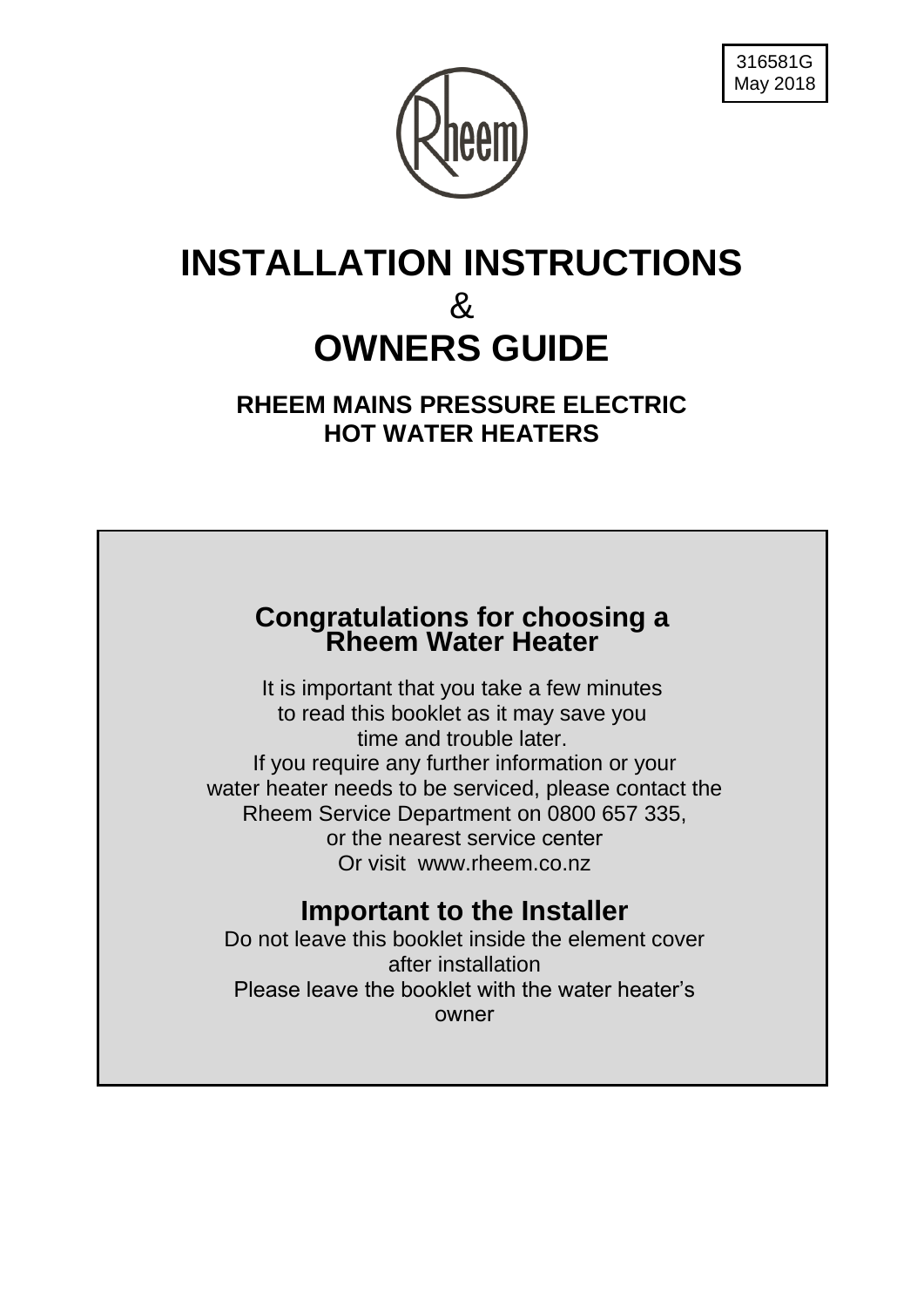## IMPORTANT INFORMATION

#### **GENERAL**

- The information contained in this manual, and all other information or advice given at any time by Rheem New Zealand Limited in connection with the purchase, installation or use of a Rheem water heater, is given in good faith. Subject to any rights the owner may have under the "Consumer Guarantees Act 1993", Rheem New Zealand Limited will not be liable to any person for any inaccuracy or omission in the information or advice arising through the fault or negligence of Rheem New Zealand Limited or any other person or through any other cause whatsoever.
- This water heater is not intended to be operated, adjusted or tampered with by young children or infirm persons. Young children should be supervised to ensure they do not play with the water heater.

### ABOUT YOUR WATER HEATER

#### **Q. DOES THE WATER QUALITY AFFECT THE WATER HEATER?**

A. Your water heater is suitable for most public water supplies, however, some water qualities may have a detrimental effect on it. **If you are in a known harsh water area please refer to page 6**.

#### **Q. HOW HOT SHOULD THE WATER BE?**

A. All models (temperature range  $60 - 70^{\circ}$ C) require an authorised person to make any temperature adjustments. For reasons of safety and economy, we advise the thermostat is adjusted to the lowest setting that meets your needs.

The New Zealand Building Code requires a stored temperature setting of not less than 60°C. A tempering valve set at a maximum of 55°C must be used on domestic wet areas.

#### **Q. HOW DO I KNOW IF THE WATER HEATER IS INSTALLED CORRECTLY?**

A. Refer to the installation requirements on page 4.

#### **Q. HOW LONG WILL THE WATER HEATER LAST?**

A. There are a number of factors that affect the life of the water heater. These include; the water quality, water pressure, water temperature and the usage pattern, however, your Rheem water heater is supported by a comprehensive warranty (refer to page 7).

The life of the water heater may be extended by arranging for an authorised person to inspect the anode and replace it, if required.

The suggested time after installation when the anode should be inspected is:

Vitreous Enamel 8 years

Optima 10 years

For softened water supplies or in areas of poor water quality, it is recommended the anode be inspected 3 years earlier than shown (refer to "Water Quality" on page 6).

### HOW THE WATER HEATER WORKS

#### **SINGLE AND TWIN ELEMENT MODELS**

Water stored within the water heater is heated by the electric heating element. The thermostat controls the electricity supply to the heating element so that a constant water temperature is maintained. As the cold water is heated it expands approximately 1/50 of its volume and, as a result, a small amount of water is discharged from the cold water expansion valve.

#### **NON-SIMULTANEOUS ELEMENT MODELS**

The two heating elements are wired for non-simultaneous operation, so that only one heating unit can operate at a time. The bottom heating unit is usually connected to an off-peak (overnight) supply and the top heating unit to a continuous supply. **The red link wire must be removed from the terminal block during installation if two separate power supplies are to be used**. Leaving the link in place ensures both elements operate correctly with a single power supply.

The basic operation is as follows: when the water temperature at the top of the water heater has reached the set temperature, the thermostat switches the top element off. This creates a circuit to the bottom heating element by switching the neutral.

#### **SAFETY**

On all models, a Temperature and Pressure Relief valve is supplied with each water heater. It can be found inside the front cover and must be mounted on top of the water heater.

Also fitted to the water heater is a thermostat, which incorporates an over-temperature thermal cut-out device.  $\bigwedge$ *Warning: The operation of the thermal cut-out indicates a possible dangerous situation. The thermostat and thermal cut-out is to only be adjusted or reset by an authorised service person.*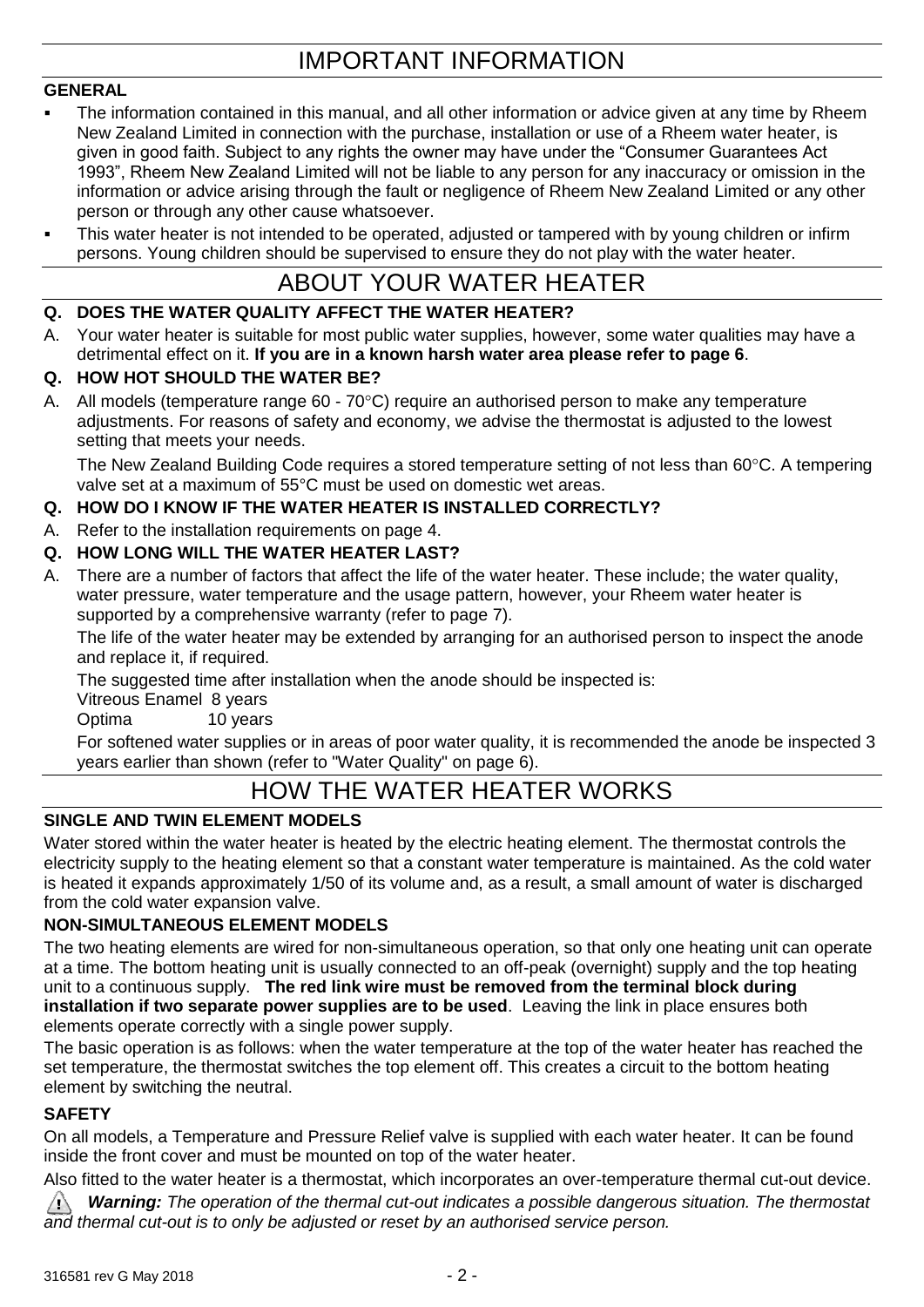# REGULAR CARE

#### **MANUALLY OPERATING THE TEMPERATURE AND PRESSURE RELIEF (TPR) VALVE:**

The easing lever (see diagram. 1) on the TPR valve should be operated regularly to remove lime deposits and verify that it is not blocked. **It is very important that you raise and lower the lever gently.**

*Warning: To ensure the relief valve is working correctly, operate the relief valve easing lever at least every six months. Failure to do this may result in the water heater over-pressurising.*

#### **DIAGRAM 1**



If water does not flow freely from the drain line or the valve fails to completely close and water continues to be discharged, contact the Rheem Service Department, phone **0800 657 335,** or the nearest Rheem Service Centre (look in the Yellow Pages under "Plumbers).

#### **GOING ON HOLIDAYS:**

If you plan to be away from home for one or two nights, we suggest that you leave the water heater switched on. However, if you plan to stay away more than a few nights, conserve energy by switching the water heater off at the isolating switch, or at the main switchboard. In locations where freezing could occur, you should leave the water heater turned on.

### SAVE A SERVICE CALL

#### **CHECK THE ITEMS BELOW BEFORE MAKING A SERVICE CALL. YOU MAY BE CHARGED FOR SERVICE IF THE FAULT IS NOT RELATED TO THE WATER HEATER MANUFACTURE OR PARTS SUPPLIED WITH THE WATER HEATER BY RHEEM.**

#### **WATER DISCHARGING FROM EXPANSION CONTROL VALVES**

It is normal for the cold water expansion valve and the temperature and pressure relief valve to discharge a small quantity of water during the heating cycle. If either of these valves discharge more than a bucket full of water in 24 hours, one of the following may be the cause.

**Continuous dribble**

Try gently raising the easing lever on the relief valve for a few seconds. This may dislodge small particles of foreign matter and clear the fault.

- **Heavy flow of hot water until the water is cold – then stops while the water reheats** Immediately turn off the electricity supply to the water heater. Call the Rheem Service Department or look in the Yellow Pages under "Plumbers" for your nearest Rheem Service Centre or www.rheem.co.nz to arrange an inspection.
- **A steady flow of water (often at night)** This may indicate that your cold water pressure sometimes rises above the design pressure of the water heater. A Pressure Limiting valve should be installed, or if one is installed, it may need replacing. **NOT ENOUGH HOT WATER (or no hot water)**
- **Is the electricity turned on?** Check the switch marked 'water heater' at the switchboard and the water heater isolating switch. Check the fuse or circuit breaker marked 'water heater'.

*WHERE THE WATER HEATER IS CONNECTED TO AN OFF PEAK (NIGHT RATE) ELECTRICAL TARIFF, THE SUPPLY MAY NOT BE AVAILABLE AT CERTAIN TIMES OF THE DAY.*

- **Do you have the correct size heater for your requirements?** Refer to the sizing guide in the Rheem sales literature or the Rheem website.
- **Is one outlet (especially the shower) using more hot water than you think?** Carefully review the family's hot water usage and if necessary, check the shower flow rate. For maximum efficiency we recommend the flow rate through the shower is between 8 to 10 litres per minute (mixed hot and cold). This can be achieved by installing a flow control valve if provision is not made to fit a flow restrictor in the shower rose.
- **Ensure the thermostat setting is appropriate. Note, some models require an authorised person to make electrical thermostat adjustments.**

#### **HIGH ELECTRICITY BILLS**

- **Consider recent changes to your hot water usage pattern and check if there has been an increase in tariffs since your previous account.**
- **Is either of the expansion valves discharging too much water?**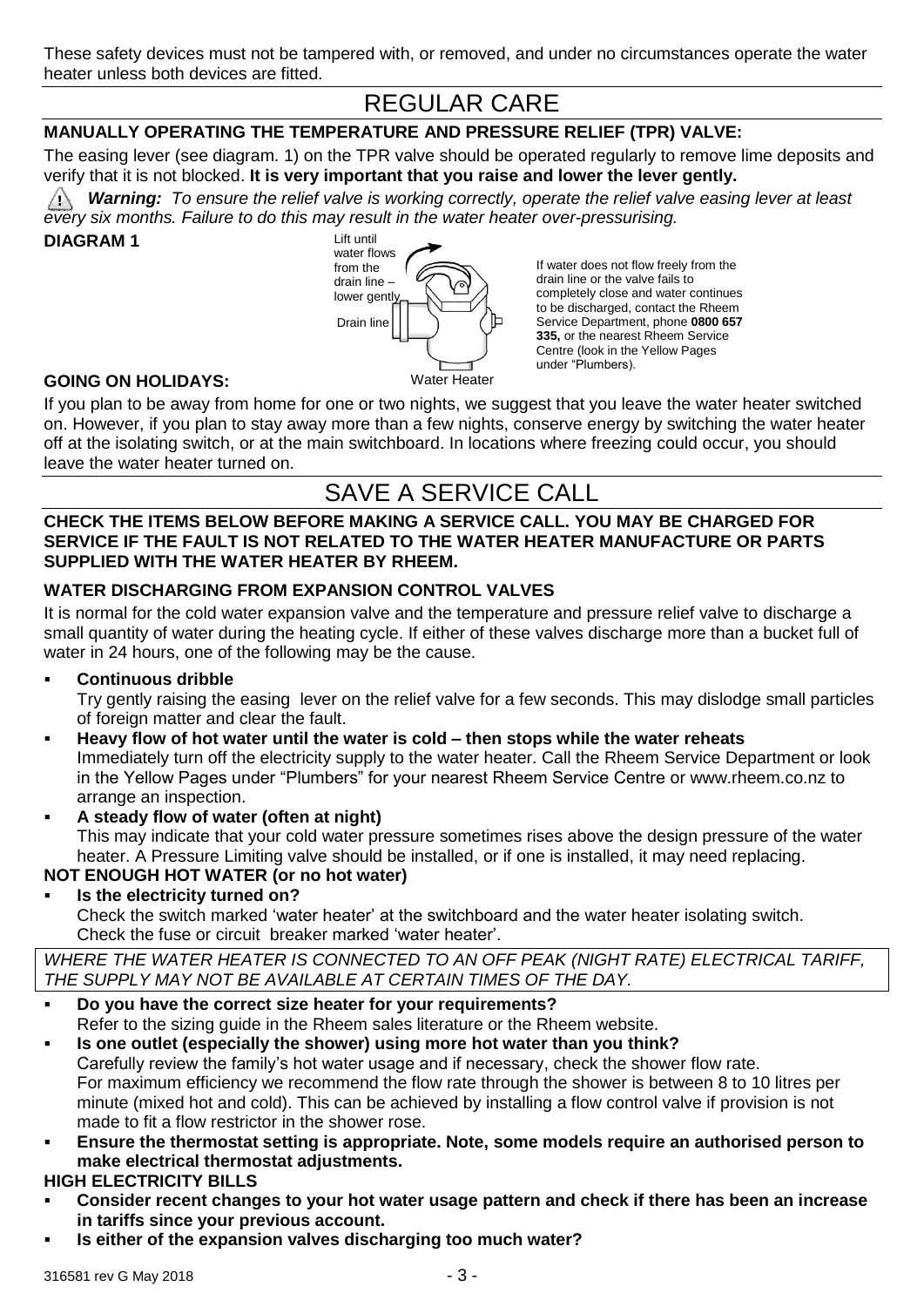- **Is one outlet (especially the shower) using more hot water than you think?**
- **Is there a leaking hot water pipe, dripping hot water tap, etc?**
- Even a small leak will waste a surprisingly large quantity of hot water and energy. Replace faulty tap washers, and have your plumber rectify any leaking pipe-work.

### INSTALLATION

Please take careful notice of the advice given as Rheem New Zealand Limited will not be liable for any loss or damage suffered as a result of the incorrect installation of the water heater, or any failure to check the capability of the electrical supply wiring to the water heater.

The water heater must be installed by a certified person or registered plumber and the installation must comply with the New Zealand Building Code, Rheem Installation Instructions, AS/NZS 3000 electrical installations and all local codes and regulatory authority requirements. Note that no warranty costs will be payable where the water heater is located in a position that does not comply with the Rheem water heater installation instructions or relevant statutory requirements, where the unit is installed in a position that does not allow safe or ready access, the cost of that access shall not be payable (refer to "Rheem Warranty" on page 7).

#### **WATER HEATER LOCATION**

Water heaters with a galvanised outer casing are only suitable for indoor installations, whereas water heaters with a painted casing are suitable for both indoor and outdoor installations.

Clearance must be allowed for servicing and removal of the water heater and it must be accessible without the use of a ladder or scaffold. (Typical clearances are: TPR valve removal 135 mm, Element Cover and Element Removal 400 mm). Also, you must be able to read the information on the rating plate and if possible, leave headroom of one water heater length so the anode can be inspected or replaced.

#### **CONNECTION SIZES**

- Hot and Cold water connections: RP *¾ / 20.*
- Relief valve connection: RP ½ / 15.

#### **INLET/OUTLET CONNECTIONS**

A union must always be provided at the cold water inlet and hot water outlet for disconnection reasons. All connection sockets on the water heater are parallel threaded and therefore tapered brass nipples must be used to ensure watertight connections. Both connections are fitted with plastic liners and it is important that they remain in situ for the water heater to function properly. These liners will be pushed into the correct position as the fitting is being screwed in.

#### **NON RETURN VALVE**

A non return valve must be installed on the cold water line to the water heater.

#### **PIPE SIZES**

The cold water line to the water heater should be the same size or bigger than the hot water line from the water heater. For best results, choose the most suitable pipe size for each individual application.

### **COLD WATER EXPANSION VALVE**

A cold water expansion valve must be fitted to the cold water line to the water heater.

#### **TEMPERATURE AND PRESSURE RELIEF VALVE**

When fitting the temperature and pressure relief valve, ensure the probe has not been bent. Seal the thread with PTFE tape, or similar, as recommended by the valve manufacturer and screw the valve into the off-centre socket. Do not use a wrench on the valve body – use the spanner flats provided. Drain the TPR valve with a pipe the same size as the valve outlet. The drain must run downwards to a visible point outside the house, preferably over a gully trap.

In some setups or circumstances, such as if freezing could occur, an air break must be provided in the drain within 300 mm of the TPR valve, refer to the New Zealand Building Code - Clause G12 for requirements and acceptable solutions for the running of hot water drain line(s).

 *Warning: The drain line from the TPR valve must be in copper. A Rheem mains pressure water heater must not be installed and operated without a suitable (valve that complies with AS 1357.1) temperature and pressure relief valve. Under no circumstances block the outlet of this valve or its drain pipe.*

#### **WATER SUPPLY PRESSURE**

Maximum permitted mains water pressure - refer product label and Table 5.2 AS/NZS 3500.4. Note inlet pressure control valve is required where maximum permitted mains pressure is likely to be exceeded. Minimum inlet pressure: 60 kPa

#### **PRESSURE LIMITING/REDUCING VALVE**

If the water supply pressure exceeds the requirements of Table 5.2 AS/NZS 3500.4, a pressure limiting valve with a maximum setting of 500 kPa is to be fitted in the installation.

#### **SAFE TRAY AND SEISMIC RESTRAINTS**

The water heater must be installed with a properly drained safe tray where there is the possibility of water damage to furniture, carpets or building. All water heaters must be restrained to protect against seismic forces. (Refer to the Zealand Building Code for acceptable solutions.)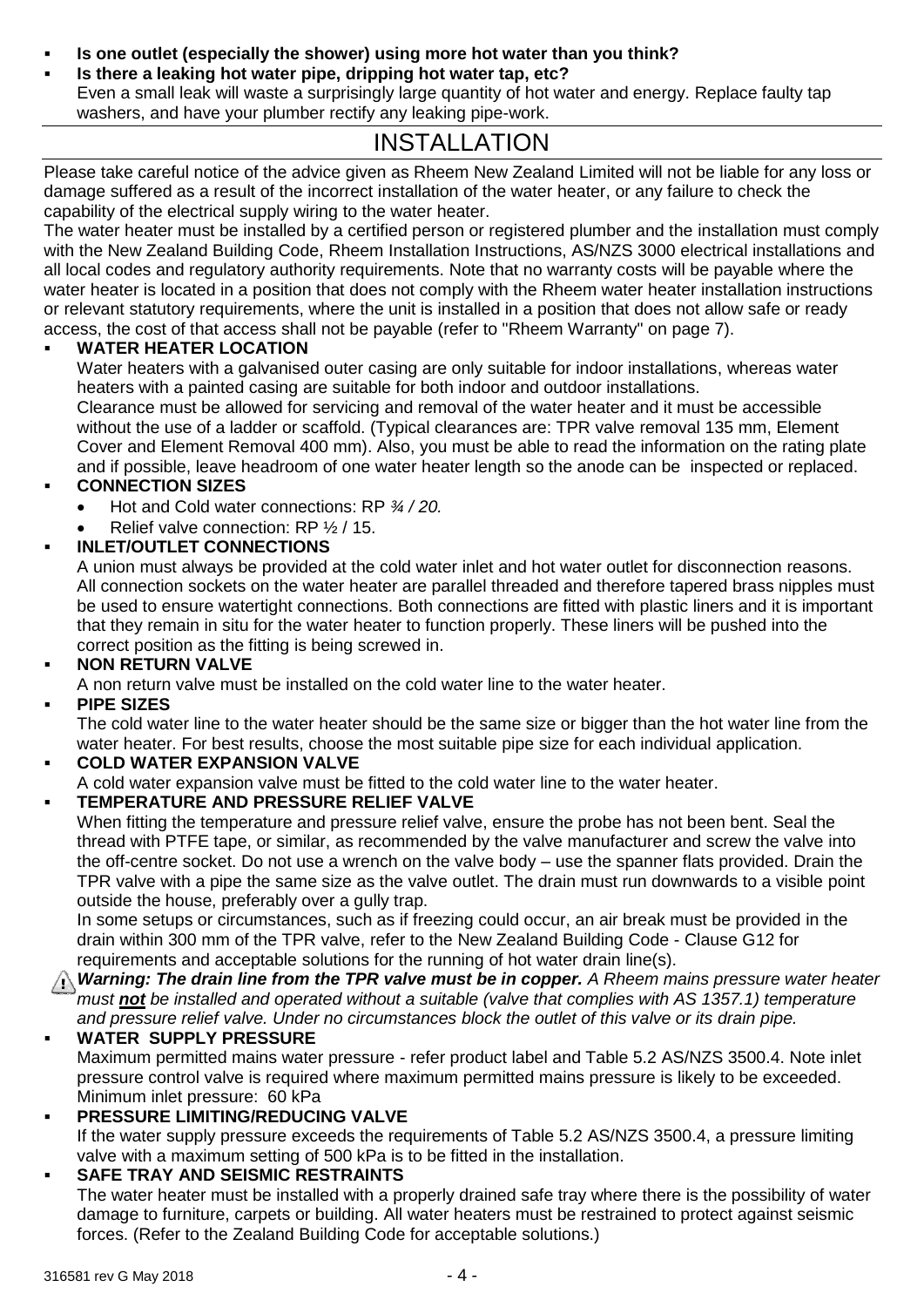

# CONNECTIONS - ELECTRICAL

The electrical installation must be completed in accordance with AS/NZS 3000. All water heaters are designed for 230 VAC, 50 Hz mains operation and a means of disconnection from the power supply must be incorporated in the fixed wiring during installation.

A flexible 20 mm conduit is required for the electrical cable to the water heater. The conduit is to be connected to the unit with a 20 mm plain to screw adaptor. Connect the power supply wires directly to the terminal block and earth tab connection, ensuring there are no excess wire loops inside the front cover. For details, refer to the wiring diagram on the inside of the element cover. **A separate heating element earth wire is not required because the element earths by the thread of the element boss or the flange being in contact with the element socket.**

### COMMISSIONING

#### **TO FILL AND TURN ON THE WATER HEATER**

*Warning: The power supply to the water heater must not be switched on until the water heater is filled with water and an "earth continuity test", as outlined in Annex A of AS/NZS 60335.1 has been carried out. Failure to do so will damage the element and shorten its life and may create a dangerous situation.*

- Open all of the hot water taps in the house (don't forget the shower). Open the cold water isolation valve fully to the water heater to force the air out of the taps. As water flows freely from each tap, close it. Check the pipe-work for leaks.
- Switch on the electrical supply at the isolating switch to the water heater.

#### **TO TURN OFF THE WATER HEATER**

If it is necessary to turn off the water heater on completion of the installation, such as on a building site or where the premises is vacant, then;

- Switch off the electrical supply at the isolating switch to the water heater.
- Close the cold water isolation valve at the inlet to the water heater.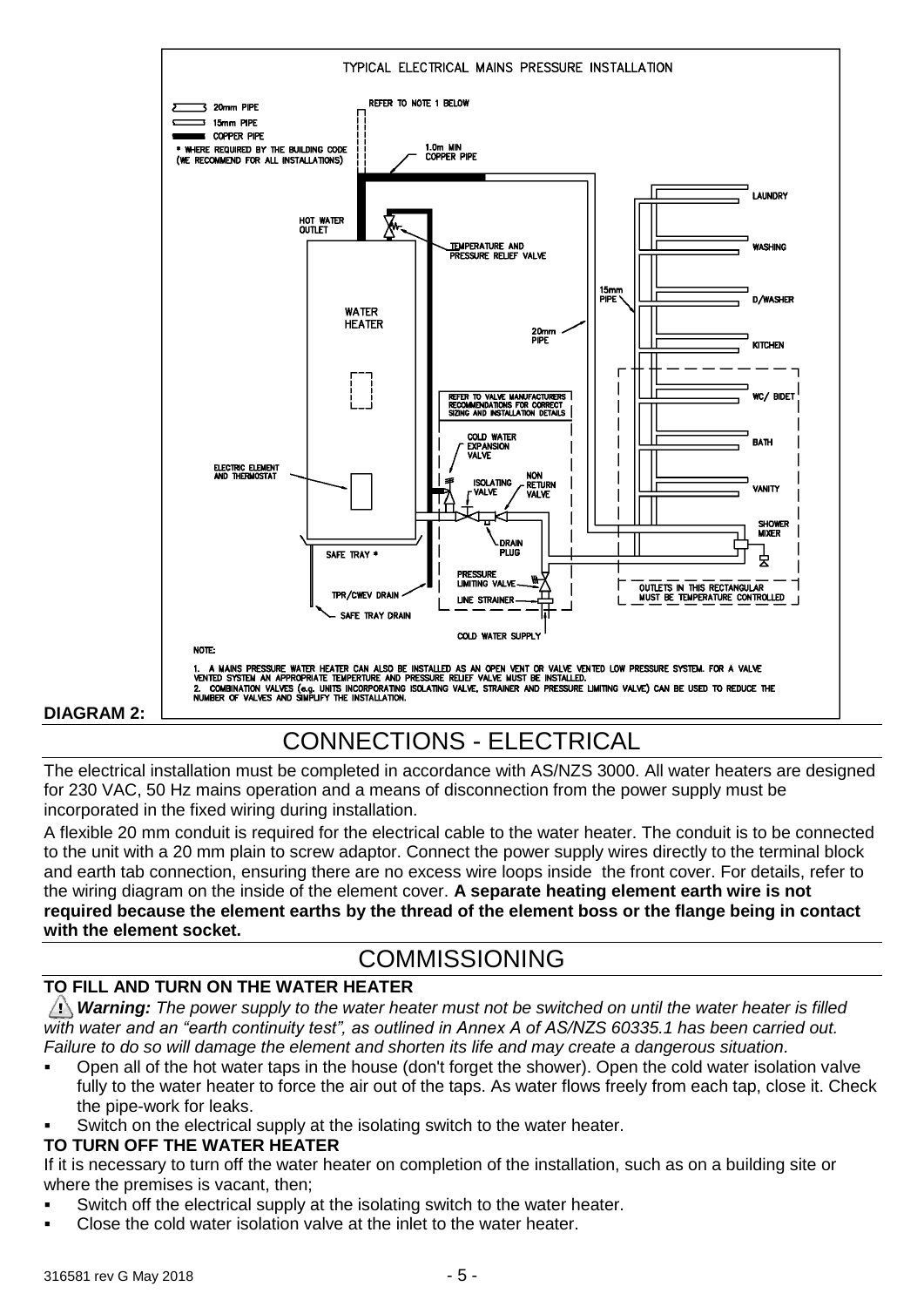# DRAINING THE WATER HEATER

- Switch off the electrical supply at the isolation switch to the water heater.
- Close the cold water isolation valve.
- Operate the relief valve easing lever to release the pressure in the water heater.
- Drain the water heater through the drain valve or plug.
- Undo the top outlet union or operate the relief valve easing lever again to let air into the water heater and allow the water to drain

### WHAT YOU SHOULD KNOW ABOUT WATER QUALITY

#### **WATER SUPPLY CHEMISTRY**

Water quality can have a detrimental effect on water heater operation, components and life expectancy and may affect the warranty.

#### *Warning: This water heater must be installed in accordance with advice given to be covered by the Rheem warranty.*

Your Rheem water heater is manufactured to suit the water condition of most local authority water supplies. However, some water supplies can have a detrimental effect on the water heater and its operation and/or life expectancy. This water heater must only be connected to a water supply which complies with these specifications for the Rheem warranty to apply. If you are unsure of your water chemistry you may be able to obtain information from your local water supply authority or you can contact Rheem and we will provide you with contact details of a suitable agency capable of testing your water for compliance with Rheem standards. Water quality tests must be carried out at the owner's cost.

#### **HARSH WATER AREAS**

Rheem water heaters are designed for use in areas where the Total Dissolved Solids (TDS) content of the water supply is less than 2500 mg/L.

In areas where the TDS exceeds 600 mg/L it is possible the standard magnesium anode fitted to the water heater, may be excessively active. To alleviate this, the magnesium anode should be replaced with an aluminium anode. Where the TDS of the water is less than 40 mg/L, such as when the water has been deionised or is from an alpine supply, a high potential anode should be used. The changing of anodes must be carried out by a plumber or qualified service person.

#### **CAUTION**

If your water supply has a TDS greater than 600 mg/L and the anode has not been changed, there is a possibility of hydrogen gas accumulating in the top of the water heater during long periods of no use.

If, under these conditions, the water heater has not been used for two or more weeks the following procedure should be carried out before using any electrical appliances (e.g. automatic washing machines and dishwashers) which are connected to the hot water supply.

The hydrogen, which is highly flammable, should be vented safely by opening a hot tap and allowing the water to flow. There should be no smoking or naked flames near the tap whilst it is turned on. Any hydrogen gas will be dissipated as indicated by an unusual spurting of the water from the tap. Once the water runs freely again any hydrogen in the system will have been released.

#### **SATURATION INDEX**

The saturation index is used as a measure of the water's corrosive or scaling properties. In a scaling water supply calcium carbonate is deposited out of the water onto any hot metallic surface. When scaling water has a saturation index greater than +0.40 an expansion control valve must be fitted on the cold water line after the non-return valve.

Where the saturation index exceeds +0.80, low watts density elements should be used. Where the saturation index is less than -1.0, a corrosive resistant heating unit should be used (contact your local Rheem Service Department or an authorised service person).

Scaling water is water that containing levels of calcium carbonate (total hardness in excess of 200 mg/litre at any time when the water heater is operating) Scaling water can block and prevent the pressure & temperature relief valve from operating, resulting in damage to the water heater storage cylinder and water components. A cold water expansion control valve must be fitted where in all areas with scaling water to assist in preventing blockage of the pressure and temperature relief valve.

#### *Warning: Failure to install an expansion control valve where scaling water conditions occur may result in the water storage cylinder failing or under certain circumstances over pressurising.*

To avoid damage to the storage cylinder and components Rheem strongly recommends scaling water be treated before entering the water heater by fitting appropriate water filters, conditioners, etc – refer to your local water authority for information on water in your area. A build up of white sediment on the hot taps or shower rose can be indicative of scaling water. Contact Rheem if this condition is observed.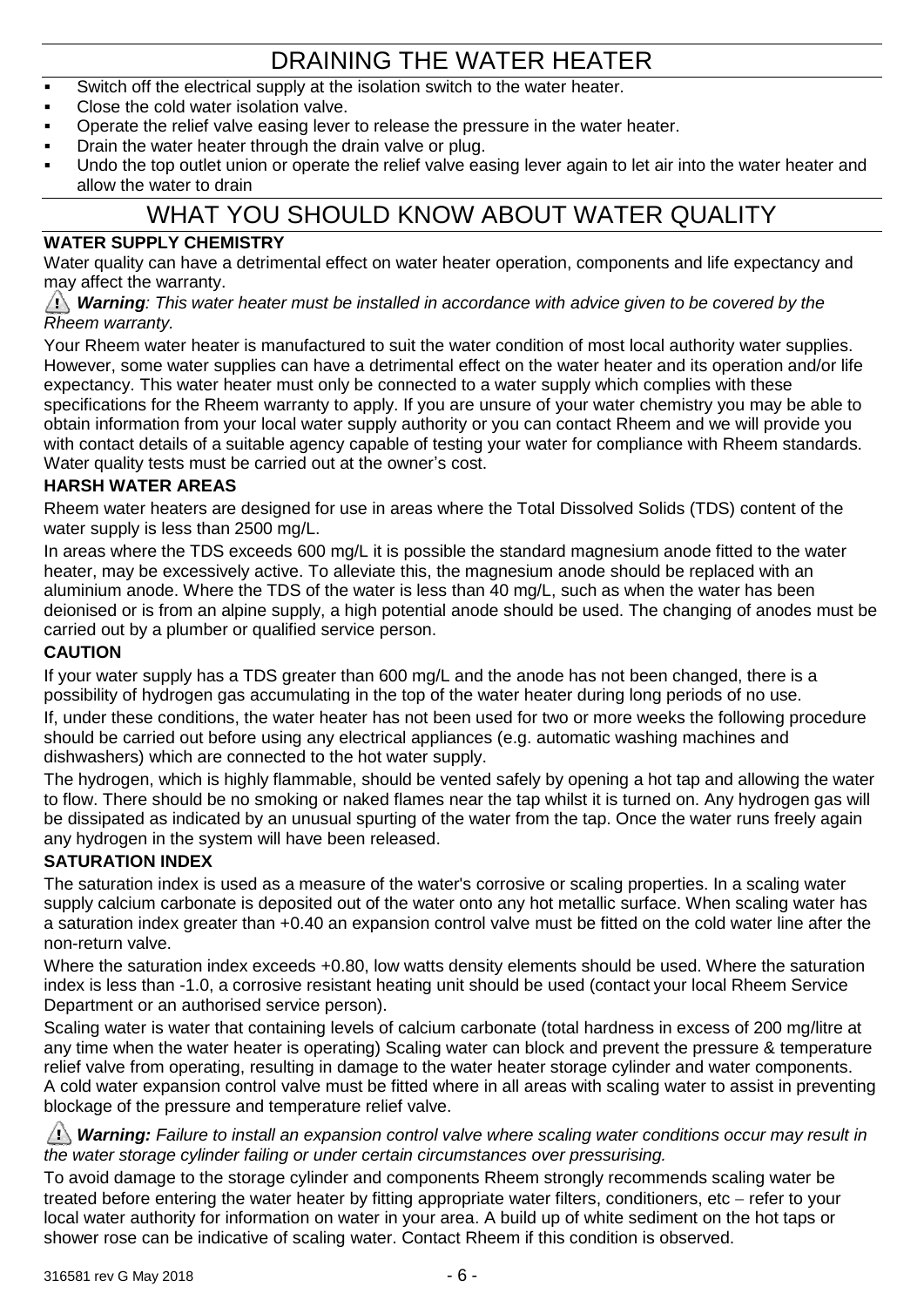#### *Warning: Damage caused by scaling water can affect the Rheem warranty.*

The Rheem warranty of this water heater will not cover resultant faults on components, including storage tank, due to the effects of sludge and/or sediment as a result of connection to a water supply from silted or

#### untreated sources, i.e. springs, dams, bores, rivers or town supplied from a bore.

#### **WATER HEATERS NOT INSTALLED IN ACCORDANCE WITH THE ABOVE ADVICE WILL NOT BE COVERED BY THE RHEEM WARRANTY.**

### RHEEM WARRANTY

#### **Mains Pressure Electric Water Heater Product Warranty New Zealand Only**

In addition to your legal right, in New Zealand Rheem New Zealand Limited makes the following promise to the owner. We will repair or, if necessary, replace a defective unit or part of it, which has failed due to faulty manufacture on the following terms and conditions:

#### **1. THE RHEEM WARRANTY – GENERAL**

- 1.1 This warranty is given in respect of sales in New Zealand by Rheem New Zealand Limited of 475 Rosebank Road.
- 1.2 Rheem offer a trained and qualified national service network who will repair or replace components at the address of the unit subject to the terms of the Rheem warranty in New Zealand – contact your Rheem Service Centre on 0800 657 335.
- 1.3 For details about this warranty, you can contact your Rheem Service Centre in New Zealand on 0800 657 335.
- 1.4 The terms of this warranty are set out in section 2 and apply to units manufactured after  $1<sup>st</sup>$  July 2016.
- 1.5 If a subsequent version of this warranty is published, the terms of that warranty will apply to units manufactured after the date specified in the subsequent version.

#### **2. TERMS OF THE RHEEM WARRANTY AND EXCLUSIONS TO IT**

- 2.1 The decision of whether to repair or replace a faulty component is at Rheem New Zealand Limited's sole discretion.
- 2.2 Where a failed component or unit is replaced under this warranty, the balance of the original warranty period will remain effective. The replacement does not carry a new Rheem warranty.
- 2.3 Where the unit is installed outside the boundaries of a metropolitan area, defined by Rheem as further than 25 km from a Rheem service centre, the cost of transport, insurance and travelling between the Rheem service centre and the installed site shall be the owner's responsibility.
- 2.4 Where the unit is installed in a position that does not allow safe or ready access, the cost of that access, including the cost of additional materials handling and/or safety equipment, shall be the owner's responsibility. In other words, the cost of dismantling or removing cupboards, doors, walls, roofs or trap doors and the cost of any special equipment to bring the unit to floor or ground level or to a serviceable position is not covered by this warranty.
- 2.5 This warranty only applies to the original and genuine Rheem unit in its original installed location and any genuine Rheem replacement parts. It does not cover any plumbing, gas fitting or electrical parts supplied by the installer, that are not an integral part of the unit, e.g. pipe-work, pressure limiting valve, stop valves, non-return valves, electrical switches, pumps and fuses.
- 2.6 The Rheem warranty does not cover faults that are a result of:
	- a) Accidental damage to the unit or any component, for example Acts of God such as floods, storms, fires, lightning strikes and the like and Third party acts or omissions.
	- b) Misuse or abnormal use of the unit.
	- c) Installation or use not in accordance with the Owner's Guide and Installation Instructions, New Zealand Building Code requirements or with relevant statutory and local requirements including failure to install a properly drained safe tray where required by the owners guide and installations.
	- d) Connection at any time to a water supply that does not comply with the water supply guidelines as outlined in the Owner's Guide and Installation Instructions, or poor water quality outside the limits specified in the owners guide and installation instructions.
	- e) Repairs, attempts to repair or modifications to the unit by a person other than Rheem Service or a Rheem Accredited Service Technician.
	- f) Faulty plumbing or faulty power supply.
	- g) Failure to maintain the unit in accordance with the Owner's Guide and Installation Instructions.
	- h) Transport damage.
	- i) Fair wear and tear from adverse conditions (for example, corrosion).
	- j) Cosmetic defects.
- 2.7 If you require a call out and we find that the fault is not covered by the Rheem warranty, you are responsible for Rheem Service Centre call out costs. If you wish to have the relevant component repaired or replaced by Rheem that service will be at your cost.
- 2.8 Subject to any statutory provisions to the contrary, this warranty excludes any and all claims however arising including under contract or tort for damage to furniture, carpet, walls, foundations or any other consequential loss or incidental expenses either directly or indirectly due to leakage from Rheem unit, or due to leakage from fittings and/ or pipe work of metal, plastic or other materials caused by water temperature, workmanship or other modes of failure.
- 2.9 This warranty excludes to the extent permissible all implied warranties set out in the sale of goods act 1908 (New Zealand) and all guarantees set out in the consumers guarantees act 1933 (New Zealand) to the extent that the goods are acquired for the purpose of resupply in trade consumption in the course of a process of production or manufacture or repairing or treating in trade other goods or fixtures on land.